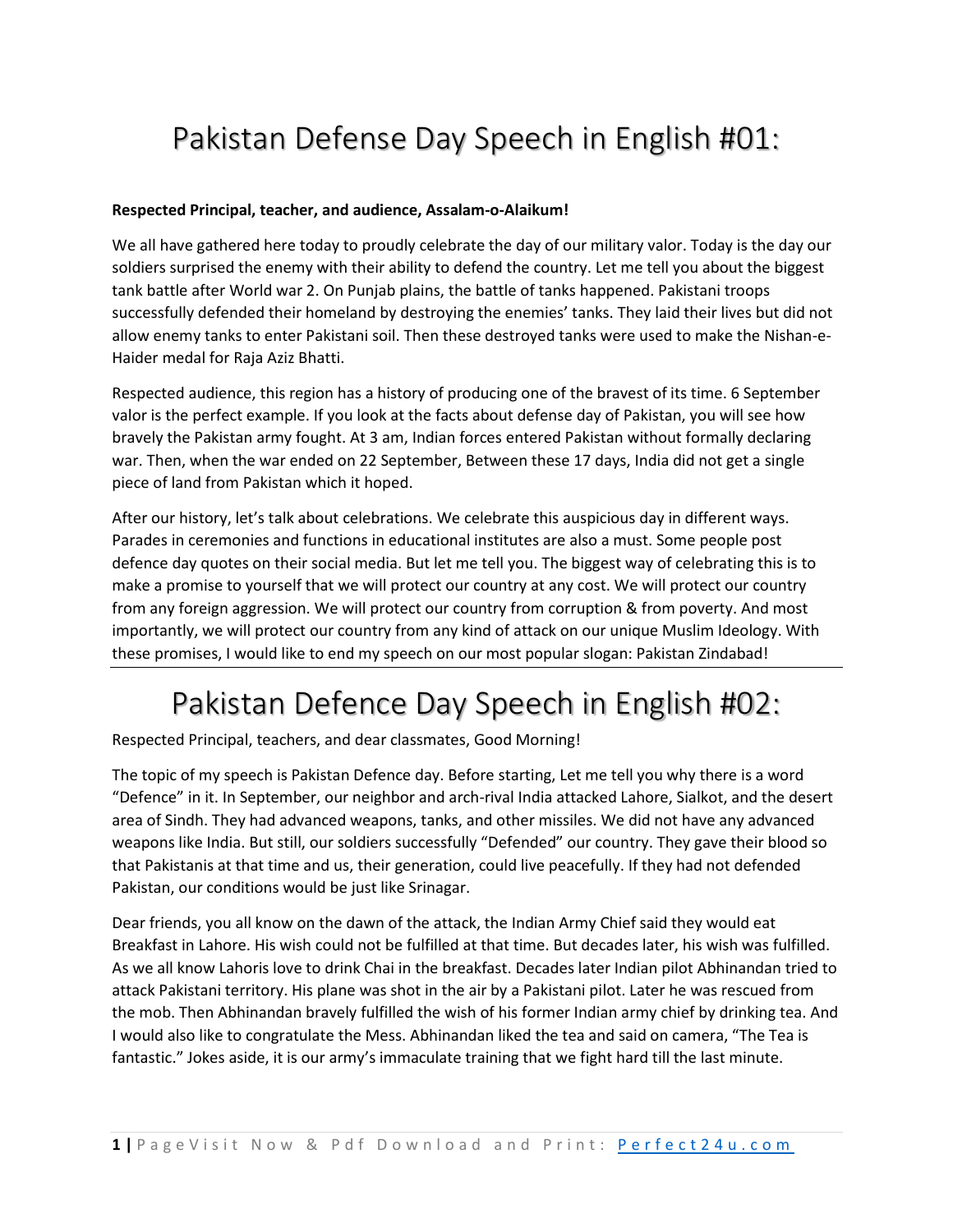### We Enjoy Freedom on the Cost of our Soldiers' lives.

Dear Friends, we enjoy freedom today because our troops laid their lives. They protected our motherland with their blood. It is rightly said that a soldier fights not because he hates what is in front of him. But because he loves what is behind his back and that is his country, people, and memories. Due to his valor in the 1965 war, Major Raja Aziz Bhatti was awarded the highest military award "Nishan-e-Haider."

Defence day is also the perfect occasion to renew our pledge with Pakistan that we will work day and night to make our country a better place. And also that we will not be intimidated or ordered by any foreign state. And also that we will defend our country from anything, be that a military assault or the assault on our ideology. May Allah grant us the ability and determination to fulfill these pledges. I will end my speech on slogan: Pakistan Zindabad!

# Speech Number #3 September 6th: Defense Day of Pakistan

Defense Day is celebrated on 6th September every year in Pakistan. It is celebrated on the memory of martyred people who gave sacrifices of their life for the defense of the country. Pak - India War II was fought in 1965. This was ended on 6th September and both countries stopped damaging each other by using weapons etc. on 6th September, Defense Day of Islamic Republic of Pakistan. This war affected financially both countries but none of them could really dominate. As Pakistan remained saved, Defense Day is celebrated on 6th September.

Pakistan and India, both countries fought that war for the issue of Kashmir but this issue remained unsolved. A lot of people lost their lives from both countries and a lot of weapons were used. At last on 6th September, this war was ended with the support of UN.

Pakistan celebrates this day yet just for telling native of Pakistan that how people were brave at the critical time and were proud of offering sacrifices of their lives for the defense of Pakistan. Everyone must be wise and brave like martyred people at any critical time. No one should feel any kind of hesitation for offering sacrifice of his life at the time of need.

The day of 6th September starts with special prayers for the peace and prosperity of Pakistan. President and Prime Minister and many ministers of Islamic Republic of Pakistan address on 6th September from special functions of Defence Day.

Army officers like Captain Sarwar Shaheed, Major Tufail Shaheed, Major Raja Aziz Bhatti Shaheed, Major Shabbir Sharif Shaheed, Major Muhammad Akram Shaheed,Sawar Muhammad Hussain, Lance Naik Mehfooz Shaheed, Shaheed Pilot Officer Rashid Minhas Shaheed, Captain Karnal Sher Shaheed and Havildar Lalak Jan Shaheed gave sacrifices of their life and were awarded with "Nishan-e-Hairder" on 6th September, 1965. Nishan-e-Haider is a special batch which is given to brave martyred people in Pakistan who leave remarkable examples of bravery and sacrifices for nation.

Army of Pakistan displays the latest missiles, tanks, guns, army aviation helicopters and armament being used by Engineers, Electrical and Mechanical Corps, Army Air Defense, Signals, Army Service Corps and Army Medical Corps live on various places. Everyone is allowed to watch such functions live by going to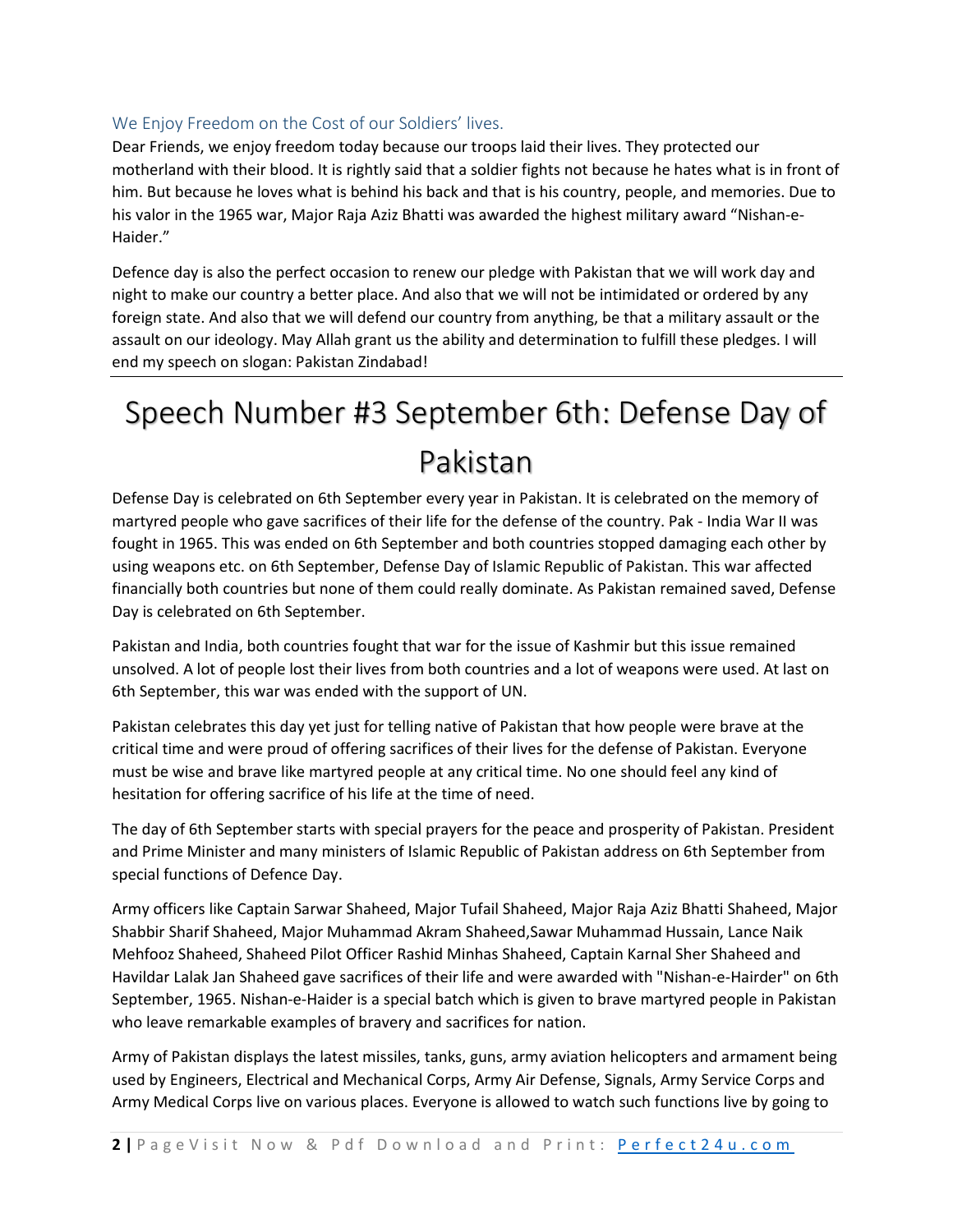the specific places. These shows are displayed on national channels as well. National songs and special documents about 6th September, 1965 and martyred people of 6th September are displayed on TV. It is told to people how people gave sacrifices for the defence of the country and what is the responsibility of young generation now.

An environment of patriot passion is generated in the whole county on Defense Day. Everyone decides in his mind he will do such works which will be significant for the country and pray for the independence of the country.

### Speech No 04 Pakistan Defence Day Speech (English)

Pakistan Defence Day is the most remarkable and memorable time in the history of Pakistan. That day we keep in mind all the surrender given by our peoples in protection of our country. Defence day is widely known in Pakistan as a national day on the time on the day of September 6 each year.This time informs us people who got killed in the India Pakistan war of 1965 and effective protection of Sialkot and Lahore and several other parts of Pakistan. That day Pakistanis perform flag holding, March, Army exhibition, awards ceremonies, singing patriotic songs,entertainment and military programs are now being placed all over the country.

The primary reason for on that day is to inform the fresh generation regarding people who provided their lives in protection of the country and to remind them the duties to do something for your country as they did. That day various speeches are provided to inform the kids for the war of 1965 which took place between 1965 and September 1965 between Pakistan and India. It had been the most hardest time for Pakistanis, however with the passion and love for country they provided it the most pleasant day of their live and got Martyred for country.That day Military of Pakistan display's their newest missiles, weapons, army aircraft helicopters, tanks and armament used by Engineers,Electrical and Mechanical Crops, Signals, Army Service Crops and Army Medical Crops live in various location.

To need you liked ones we are providing you 6th September Pakistan Defence Day Quotes, SMS, Messages Wants so you can share these with your family and friends or maybe you have any family member in Army and military. Our website provides you with all of the current upgrades and materials of each kind for each approaching and present occasion so keep with this page to obtain newest and also fresh upgrades concerning every thing.

Bazo tera towheed ki quat se qavi hay

Islam tera des hay to Mustafvi hay

Mr President, my suitable classfellows and respected viewers! Today, the main topic of my discussion is "Defence day of Pakistan". Today is the 6th of September . We proudly enjoy it as defence day of our sweet motherland. The whole world understands that in 1965, just how the fearless, brave and bold tigers of Pakistan Army smashed the planned, structured and secret violence of the enemy . They decreased all the pride and boldness of the huge Indian Military to ashes. In the words of Iqbal:

Dusht to dashat durya bhi na chchoray hum nay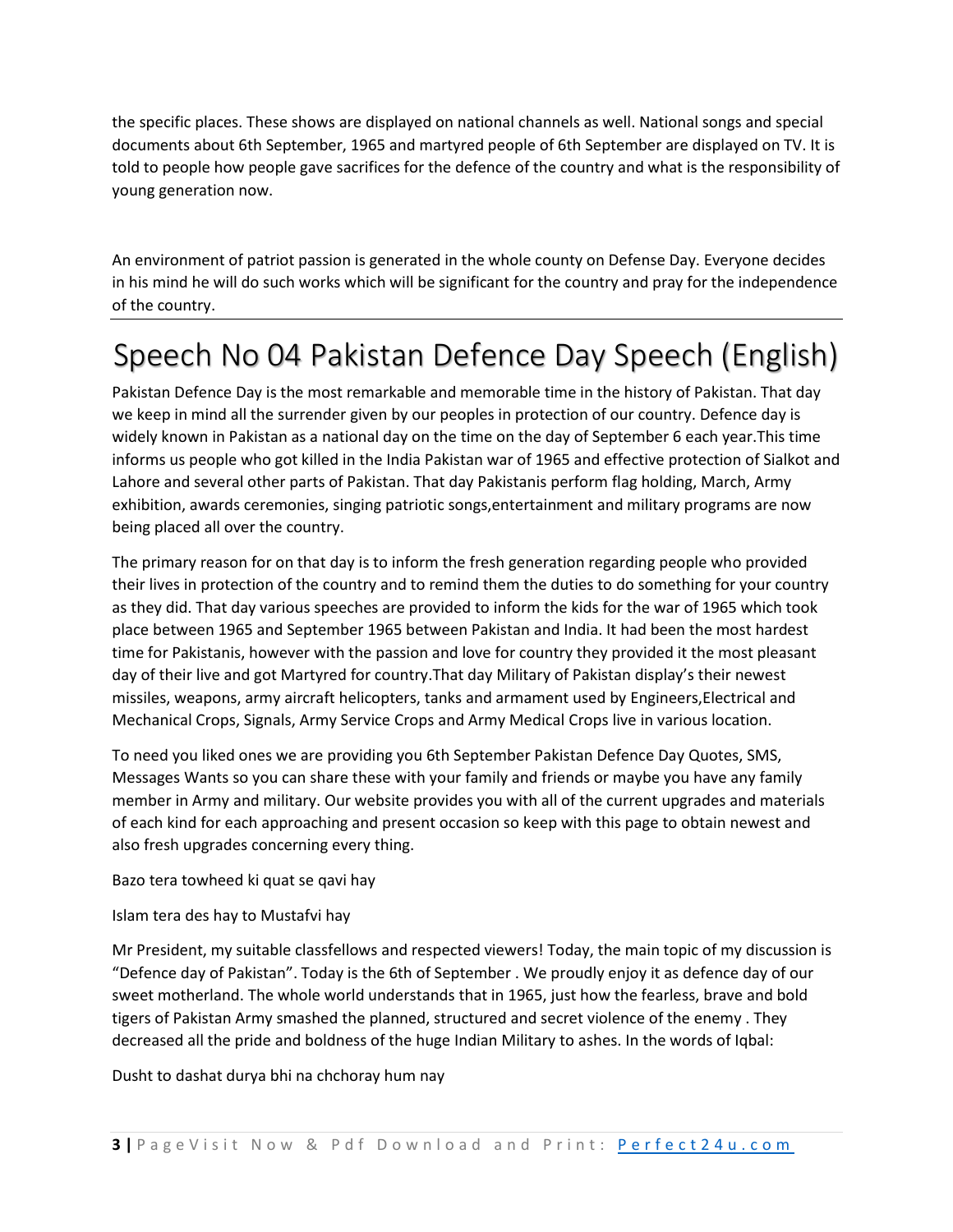behray zulmat main dora diay ghoray hum nay

Sisters and brothers, Pakistan wasn't had like a charity. It wasn't designed to safe property. And it not given in a day. Pakistan is caused by Islamic philosoph . Its groundwork is based on the two-Nation theory of Sir Syed Ahmed Khan, in the hard work of Ali Brethren, in the bold action of Molvi Faza ul Haq, in the hopes for Allamh Muhammad Iqbal and lastly in the undefeatable leader ship of Quaide Azam Muhammad Ali Jinnah.

Mr President! Throughout the PAKISTAN Movement for the freedom of Indian Muslims, Quaide Azam Managed to get clear that people –Muslims aren't a minority; we're a nation based on the definition of the word " Nation". Our religion, our culture, our background, our ways of imagining –even each and every move of life is not simply vary with those of the Hindus but their heroes are also our opponents and our heroes are thought opponents by them. When you can't even feed on jointly –what about one country. therefore, the Quaed cautioned, "we are made the decision, determined and ready to have a nation of our own., We don't need to get it with regard to protecting a piece of property.Instead we want to safe a laboratory, where we will be self-sufficient and apply our philosophy of Islam".

Dear guys, For accomplishing this ideal, the Muslim nation combined into 1 unit under the flag of Muslim League and also the leadership of Quaide Azam. They decided to carry out or die but to have Pakistan. As a result, our forefathers put their life, sacrificed their rest, expended all their riches–forgot all the things but Pakistan. By the Grace of Allah, Al-Mighty, Pakistan came to exist on the 14th of August, 1947.

However Mr. President! Hindus Still ongoing their fake pride of several strength in the thoughts. Therefore, their hearts and minds didn't admit Pakistan as progressing and advancing. Briefly, these people did their finest and attacked Pakistan in 1965 using their total might in the the dark of night time. Hence, Pakistan had been much existing however its citizens were one-the Muslims. Fort of Islam shown a fortress for the opponent and one each and every top whether property, air or sea; the destiny of Indians were beat, cowardice and humiliation. They neglect to understand that Pakistan Army were the beneficiaries of Khalid bin walleed, Sultan Salahuddin Ayubi,Muhammad bin Qasim, Ghuri and Tipu.

Taighoon ke say main ham pul kar jawan hoiy hain

Khanjer hilal ka hay Qumi nishan hamara

Respected audience! Let's aim together. We shall work effortlessly, succeed in all fields of learning and combat. Protect our country until death. We shall made the flag of Pakistan up stand in the comity of countries. Being Young falcon, our message the Pakistan and Muslim Ummah is:

Aay watan teri faseeloon pah her ik sumnt

Hum loog abhi zinda o baidar kharay hai